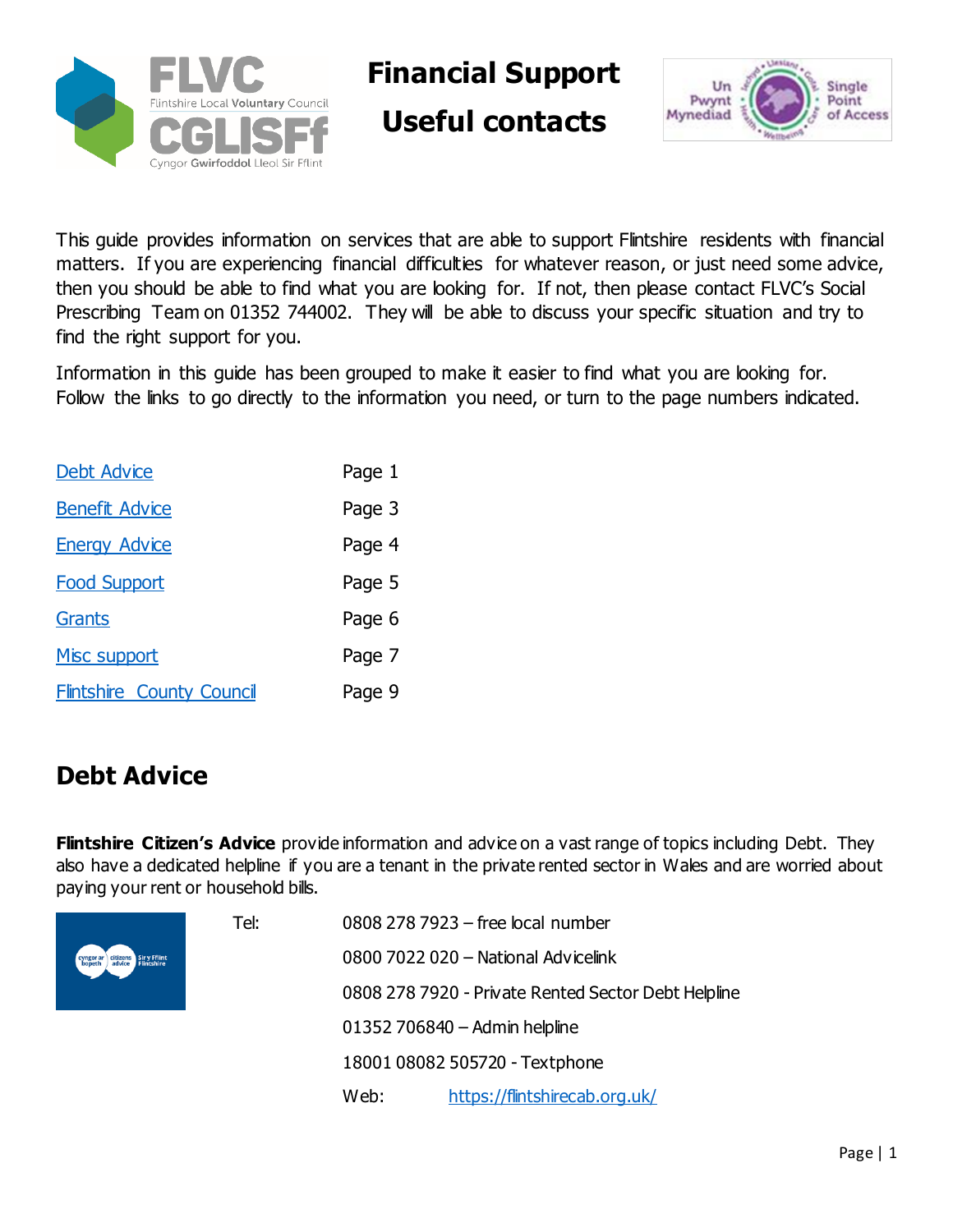**Pennysmart** aims to reduce financial exclusion and poverty. They can provide expert money, debt and benefit advice to Flintshire residents who have a child aged 7 or under.

Tel: 01244 651210



Email: [advice@pennysmart.org.uk](mailto:advice@pennysmart.org.uk)

**St Mark's Debt Advice Centre** in Saltney will give you all the time and space you feel you need and will be alongside you for however long you want. The centre is associated with [Community Money Advice](https://www.communitymoneyadvice.com/) (CMA). All advice is unconditional, confidential and free.

| $\tilde{\phantom{a}}$ | Tel:   | 01244 675372                                       |
|-----------------------|--------|----------------------------------------------------|
|                       | Email: | debtadyicecentre@stmarkssaltney.org.uk             |
| t Mark's              | Web:   | https://www.stmarkssaltney.org.uk/debtadvicecentre |

**Stop Loan Sharks** investigates and prosecutes illegal money lenders and provides support for borrowers in the UK. If you have borrowed from a loan shark or are worried about someone else, specially trained staff will provide you with emotional and practical support to help and keep you safe.

|                                                            | Tel:   | 0300 555 2222                          |
|------------------------------------------------------------|--------|----------------------------------------|
| <b>STØPLOANSHINRKS</b><br>Intervention, Support, Education | Email: | reportaloanshark@stoploansharks.gov.uk |
|                                                            | Web:   | https://www.stoploansharks.co.uk/      |

The **Wales Illegal Money Lending Unit** (WIMLU) targets illegal money lenders, more commonly known as loan sharks. The team is made up of specialist investigators and victim support officers; our priority is the safety and welfare of victims. You, or someone you care about, might be a victim of illegal money lending. Or you might think there is a loan shark operating in your area. You can contact WIMLU on a 24 hour hotline. All calls are completely confidential. Callers don't have to give their name and can remain anonymous.



Tel: 0300 123 3311

Email: [imlu@cardiff.gov.uk](mailto:imlu@cardiff.gov.uk)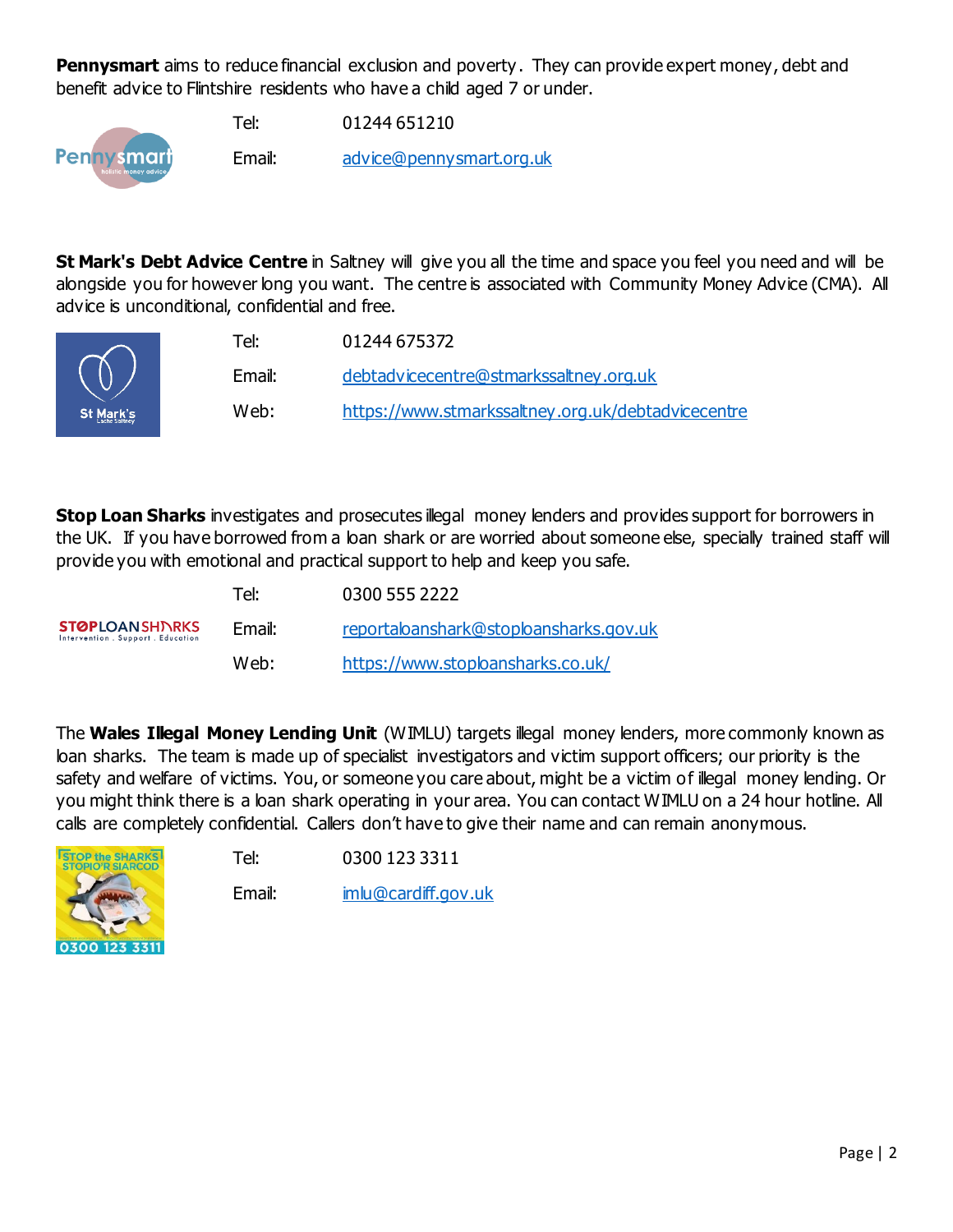# <span id="page-2-0"></span>**Benefits Advice**

**Age Connects North East Wales** offer benefits advice to older people (over 50). They can give information and advice about attendance allowance, disability living allowance, PIP, housing benefit, pension credit and Council tax discounts over the phone or through a home visit and, if necessary, fill in any forms for benefits.

| age connects<br>north east wales. | Tel:   | 08450 549 969                      |
|-----------------------------------|--------|------------------------------------|
|                                   | Email: | info@ageconnectsnewales.org.uk     |
|                                   | Web:   | https://ageconnectsnewales.org.uk/ |

**Flintshire Citizen's Advice** provide information and advice on a vast range of topics including benefits. They can carry out a benefit check to make sure you are claiming everything you are eligible for, and help you complete the relevant application forms.



| Tel: | 0808 278 7923 - free local number   |
|------|-------------------------------------|
|      | 0800 7022 020 - National Advicelink |
|      | 01352 706840 - Admin helpline       |
|      | 18001 08082 505720 - Textphone      |
| Web: | https://flintshirecab.org.uk/       |

**TheFDF's Centre for Independent Living (CIL)** provide a wide range of services for disabled people across North Wales. Their in-house staff and management team are experienced and knowledgeable specialists who recognise that the problems facing all disabled people, their families and carers are many, varied and often monumental. They can advise whether you're receiving the right benefits, at the right time, for your level of disability or what decisions you need to make about your financial future.



| Tel:   | 01352756618                |
|--------|----------------------------|
| Email: | admin@thefdf.org.uk        |
| Web:   | https://www.thefdf.org.uk/ |

**Pennysmart** aims to reduce financial exclusion and poverty. They can provide expert money, debt and benefit advice to Flintshire residents who have a child aged 7 or under.



| Tel:   | 01244 651210                   |
|--------|--------------------------------|
| Email: | advice@pennysmart.org.uk       |
| Web:   | https://www.pennysmart.org.uk/ |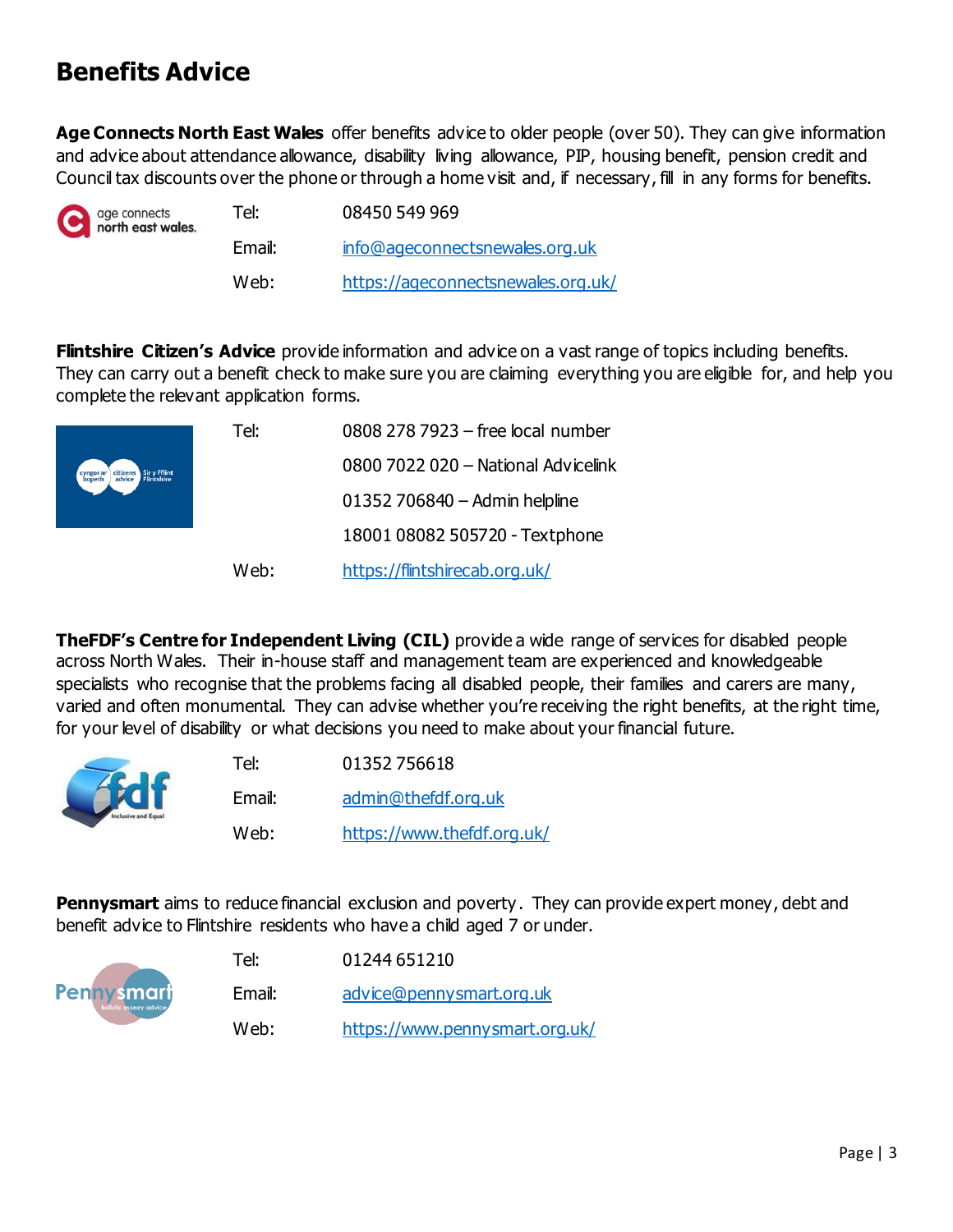**Turn2us** is a national charity providing practical help to people who are struggling financially. This is an online service that is both free and confidential. You can use the Benefits Calculator to find out what benefits you are entitled to claim.



Web: <https://www.turn2us.org.uk/> [Benefit Calculator](https://benefits-calculator-2.turn2us.org.uk/survey/1/aa48e9f9-aa29-4b8e-a823-965d0b7124f8)

# <span id="page-3-0"></span>**Energy Advice**

LEAP is a free service that is helping people keep warm and reduce their energy bills without costing them any money. You will receive a free energy assessment call after which you can be referred for a free follow-up home visit from a home energy advisor. The home energy advisors can install free simple energy saving measures into your home, identify and refer for any heating or insulation requirements and also refer you if they identify a fire safety or hazard in your home.



| Tel:   | 0800 060 7567                |
|--------|------------------------------|
| Email: | support@applyforleap.org.uk  |
| Web:   | https://applyforleap.org.uk/ |

**Nest** offer a range of free, impartial advice and, if you are eligible, a package of free home energy efficiency improvements such as a new boiler, central heating or insulation. If you're worried about your energy and/or water bills, or your home is hard to heat, give them a call and one of their advisors will be able to assess your eligibility.



Tel: 0808 599 1381

Web: <https://nest.gov.wales/en/>

**Warm Wales** are working with a number of partners to deliver the Healthy Homes Healthy People (HHHP) project in North Wales. They offer a range of advice, support and referral options tailored to the needs of the household from energy saving advice to fuel debt assistance, and home safety advice. HHHP is open to everyone, but some of the services they refer to have their own eligibility criteria.

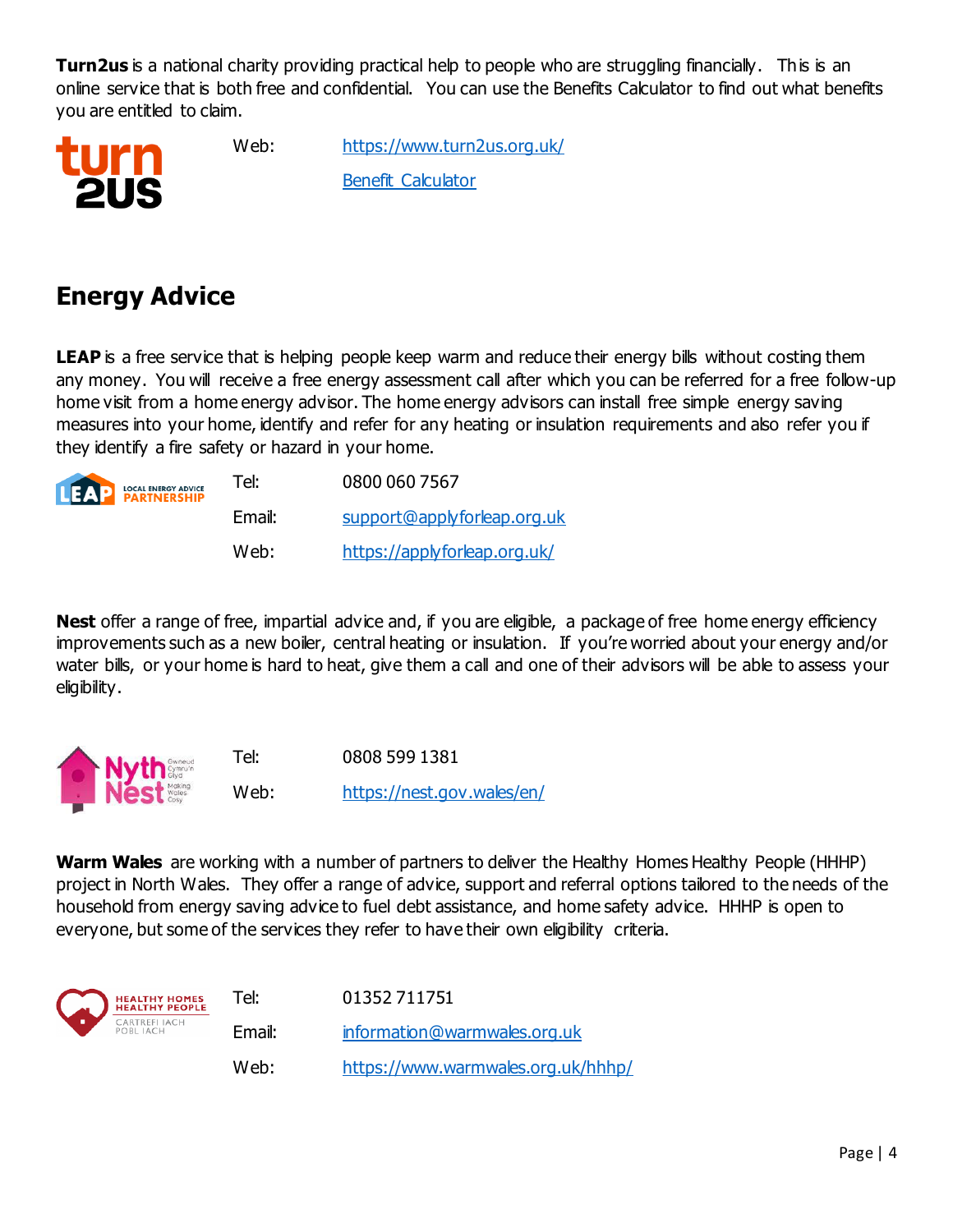# <span id="page-4-0"></span>**Food Support**

**Buckley Community Fridge Collective** is based in the Buckley Town Council offices on Mold Road in Buckley. Members of the public local to Buckley and surrounding villages may drop in between 10 am and 11.30 am on a Thursday and see whether there is any surplus food or sanitary/ cleaning products available for them to take away for free.



The **Flintshire Foodbank** is able to provide three days' nutritionally balanced emergency food and support to local people who are referred to them in crisis. They are part of a nationwide network of foodbanks, supported by The Trussell Trust, working to combat poverty and hunger across the UK.



**Parkfields Community Centre** in Mold have set up a Community Fridge as a simple solution to wasting less through the sharing of good quality food. The fridge is stocked with a mixture of surplus and donated fresh and non-perishable food. The stock varies weekly. Take what you need and donate what you can. The Community Fridge is open for Mold residents Monday and Thursday between 10am and 12pm. If you live in Mold, drop in for free food.

| <b><i>Front Port Port</i></b>                       | Tel:   | 01352756337                  |
|-----------------------------------------------------|--------|------------------------------|
| <b>WELCOME TO PARKFIELDS</b><br>COMMUNITY<br>FRIDGE | Email: | Parkfieldsccmold@outlook.com |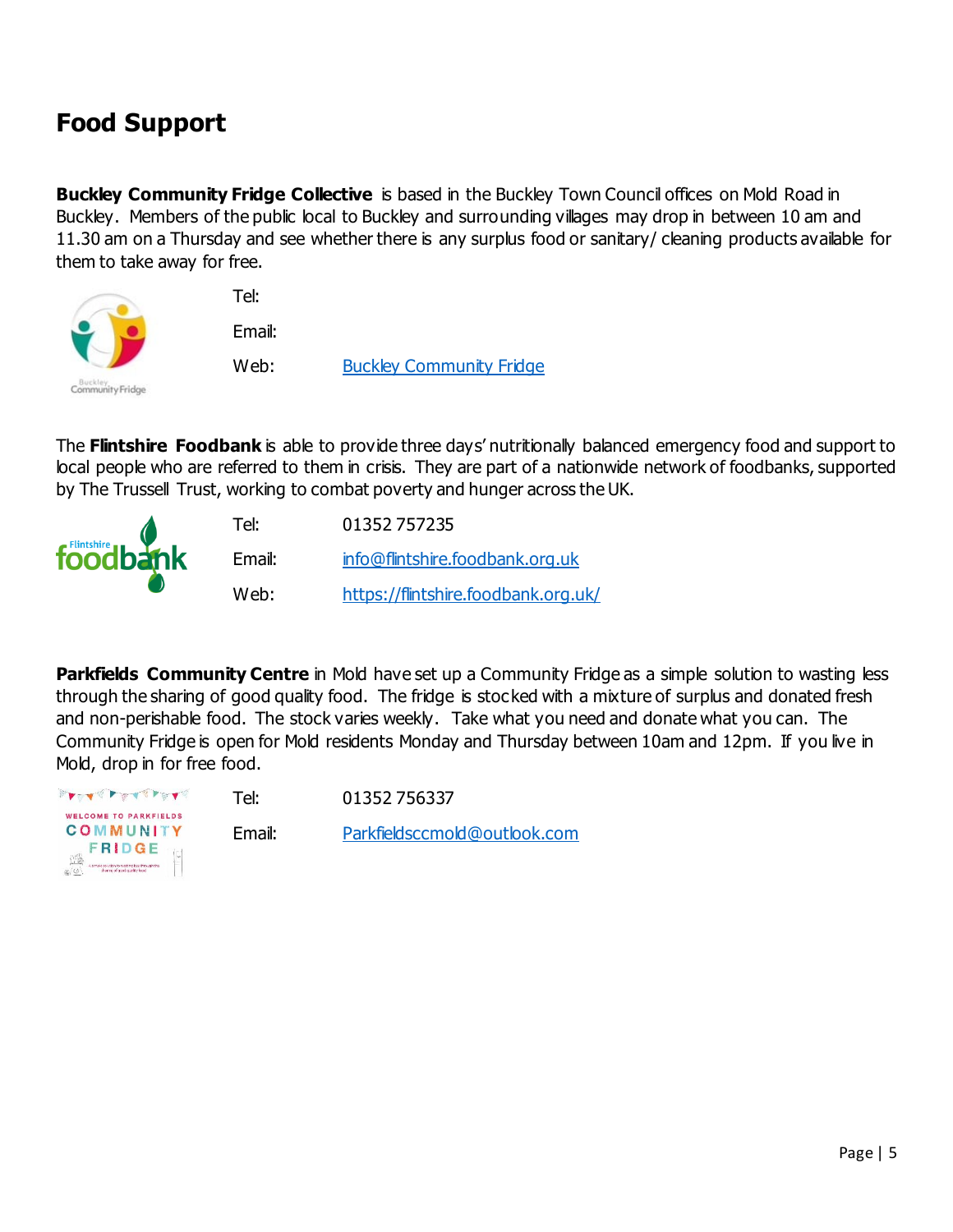# <span id="page-5-0"></span>**Grants**

**Displaced People in Action (DPIA)** are able to provide small grants to refugees and asylum seekers to fund education and wellbeing-related costs. This fund is especially useful for asylum seekers who otherwise have no recourse to public funding and are facing hardship and even destitution. Examples of what the fund has paid for include school uniform, glasses, college registration fees, university application fees and travel to lessons.

|      | Tel:   | 02920 789 733            |
|------|--------|--------------------------|
| dpia | Email: | info@dpia.org.uk         |
|      | Web:   | https://www.dpia.org.uk/ |

**Friends of the Elderly** provides grants to older people living on low incomes. If you are of state retirement age and are living on a low income, you could be eligible for a grant. There are currently three types of grant available; Home essentials – to cover the cost of replacing everyday items, small home repairs and mobility adaptations. Digital connection – can be used towards the cost of equipment, such as tablets and smartphones, as well as broadband costs. Financial support – to help with unexpected bills and large costs, such as utility bills, funeral costs or moving fees.

| Friends $\widehat{QQ}$ | Tel:   | 0330 332 1110                                    |
|------------------------|--------|--------------------------------------------------|
| of the Elderly         | Email: | hello@fote.org.uk                                |
|                        | Web:   | https://www.fote.org.uk/our-charity-work/grants/ |

**Independence at Home** is a charity that provides grants to people of all ages who have a physical or learning disability or long term illness and who are in financial need. This financial help enables them to obtain mobility and disability equipment, home adaptations and other essential items to make an immediate, practical and positive effect on daily life at home.

| Independence <sup>®</sup><br>at Home<br>Towards Independent Living | Tel:   | 020 8427 7929                         |
|--------------------------------------------------------------------|--------|---------------------------------------|
|                                                                    | Email: | iah@independenceathome.org.uk         |
|                                                                    | Web:   | http://www.independenceathome.org.uk/ |

**SSAFA** have plenty of experience in finding solutions for veterans seeking financial support to help maintain their mobility and independence at home. Whether your mobility problems are caused by getting older or an existing medical condition, they are trained to help you get the equipment that you need, including mobility scooters, stairlifts and recliner chairs.

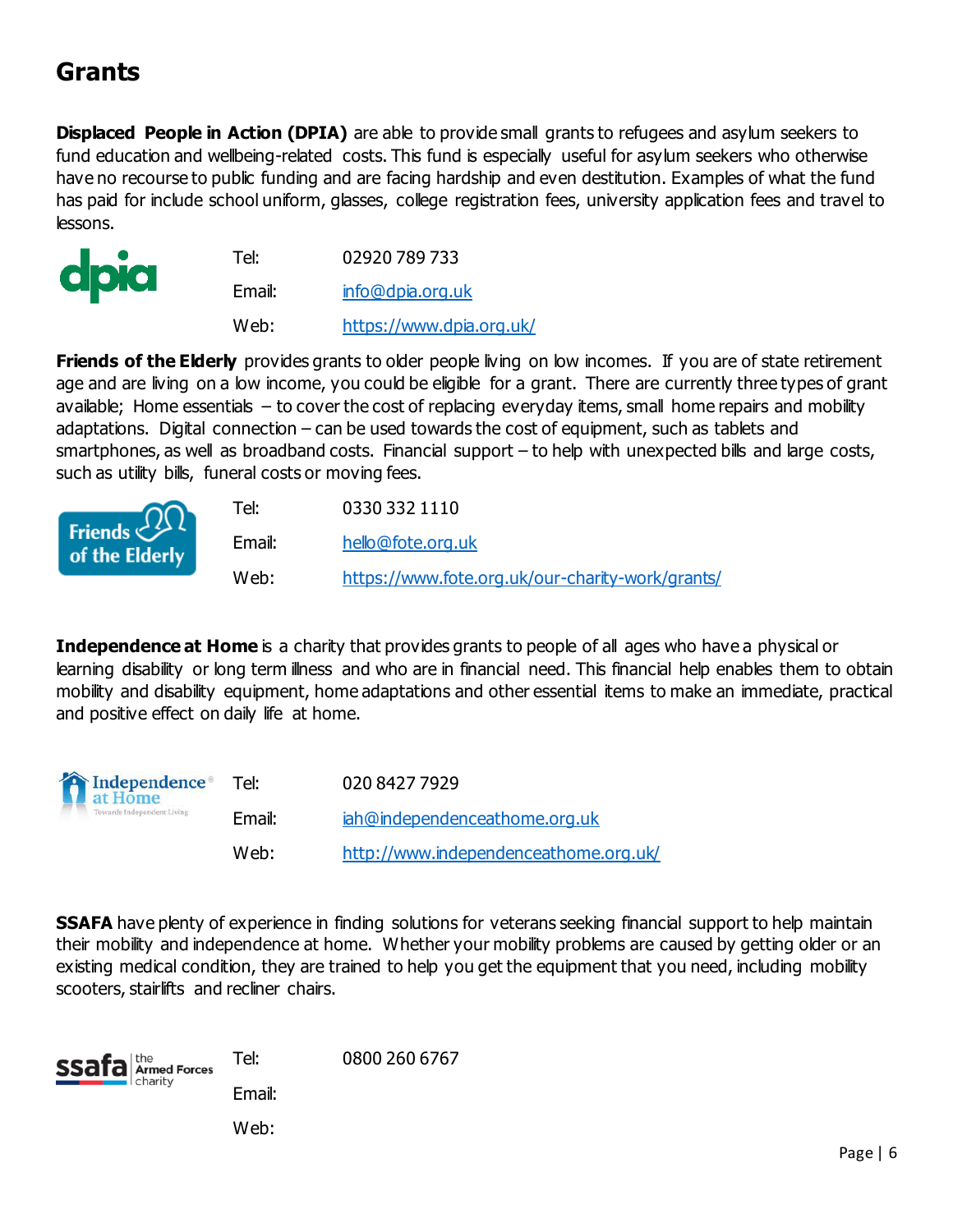**Turn2us** is a national charity providing practical help to people who are struggling financially. There are many grants that provide financial support to people who need it. Turn2us has an online search tool that can be filtered using various categories to give personalised results.



Web: <https://www.turn2us.org.uk/> <https://grants-search.turn2us.org.uk/>

# <span id="page-6-0"></span>**Misc support for people on low incomes**

The **All Flintshire Credit Union** is a financial co-operative which provides savings, loans and a Christmas Club to its members. It is owned and controlled by the members so any profit it makes is paid to its members in the form of a dividend on their savings. They offer affordable loans that are designed to help those that sometimes struggle to access a loan from a bank or other high street lender.



Tel: 01352 715555 Web: <https://allflintshirecreditunion.co.uk/>

**BT Basic** is a low-cost, easy to understand package that is available for people on an eligible benefit. BT Basic costs just £5.10 (including VAT) per month for line rental. For that, you'll get a call allowance of up to £1.50 (including VAT) every month. You will pay for any additional calls but there is a price cap of £10.



The **Discretionary Assistance Fund (DAF)** provides 2 types of grant that you do not need to pay back. The Emergency Assistance Payment (EAP) can help pay for essential costs, such as food, gas, electricity, clothing or emergency travel. The Individual Assistance Payment (IAP) can help you or someone you care for live independently in their home or a property that you or they are moving into. You must be experiencing extreme financial hardship in order to make a claim. You can get support to apply for a DAF from the agencies listed in this directory that offer benefit advice, or you can complete the application yourself on the Welsh Government website.

Web: <https://gov.wales/discretionary-assistance-fund-daf>



Llywodraeth Cymru Welsh Government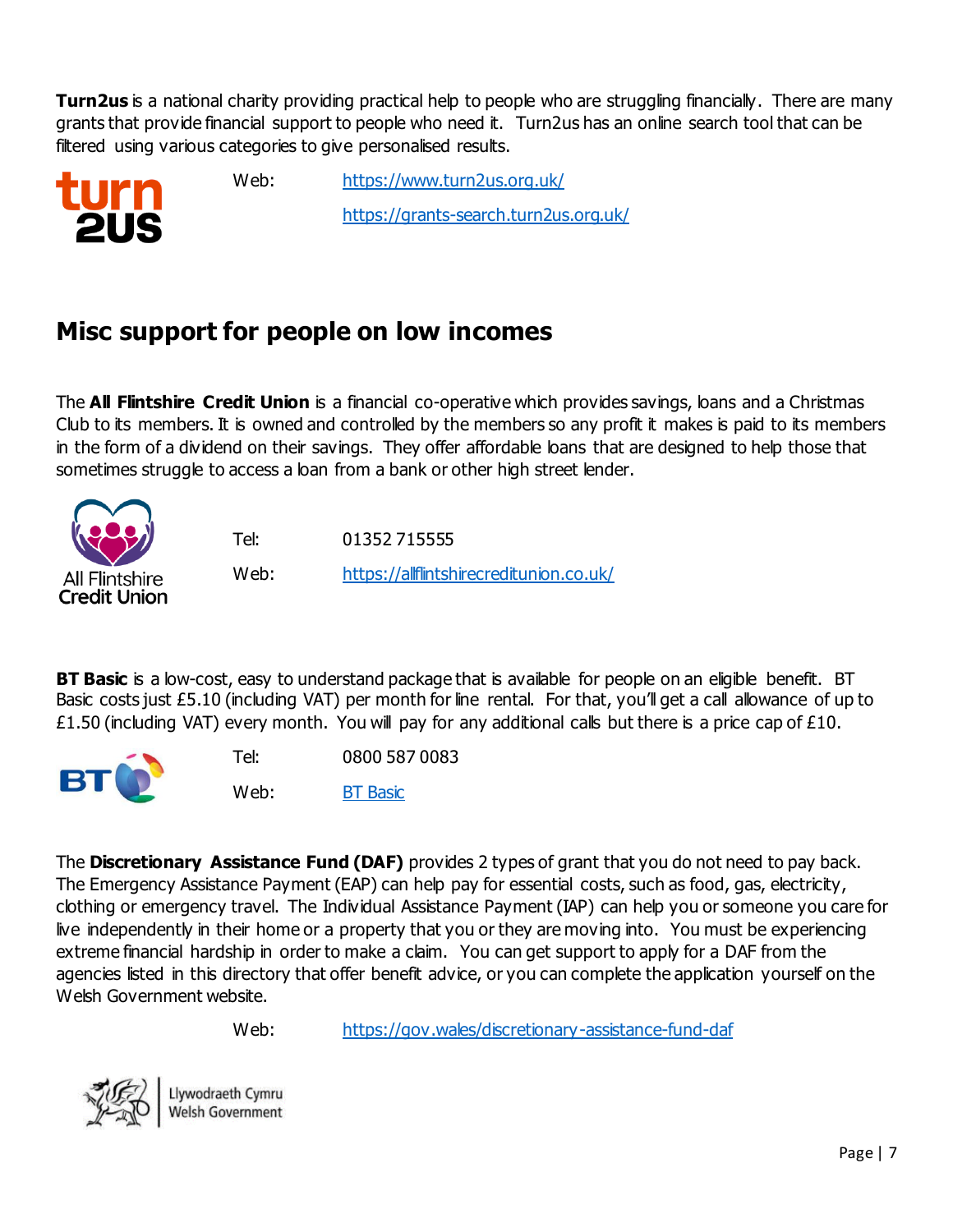Each **Jobcentre Plus** has a Flexible Support Fund to help support jobseekers looking for work. The fund can be used for things such as cost of transport, childcare, work clothes, tools and more (during the job search or to enable you to accept an offer of employment) if an adviser believes it'll make the transition into work easier. Ask your local office if it provides any help.

### **jobcentreplus**

Tel: You can find the contact details for your local Jobcentre Plus [here](https://find-your-nearest-jobcentre.dwp.gov.uk/search.php)

**Kidsbank** help relieve poverty by providing good quality new and pre-owned baby items to families in need. Families in need are referred by midwives, health visitors, social workers and other front line professionals in the community.



Web: <https://kidsbankchester.com/>

**Phone Credit for Refugees and Displaced People** supports asylum seekers and refugees separated from their families by war and conflict. We provide mobile phone top-ups so that they can get in touch with their families, communicate with support agencies and stay safe.



Email: [INFO@PC4R.ORG](mailto:INFO@PC4R.ORG)

Web: <https://www.pc4r.org/>

**Prom Ally** offers the free loan of prom dresses and suits to school children, sixth form students and college students who otherwise couldn't afford one. All outfits are used and either purchased from charity shops or donated directly (many only worn once!). They are checked and freshly laundered before each loan. The loan of an outfit is free of charge however £10.00 is requested to cover the cost of delivery and return postage and packaging. You need to be referred by your school, local authority or another charity to use our free service.



Email: [info@promally.co.uk](mailto:info@promally.co.uk)

Web: <https://www.promally.co.uk/>

**Refurbs** offer affordable, quality household appliances and furniture. Helping households with low incomes furnish their homes for less and stopping good quality items ending up in landfill.

|         | Tel:   | 01352734111             |
|---------|--------|-------------------------|
| refurbs | Email: | admin@refurbs.org.uk    |
|         | Web:   | https://refurbs.org.uk/ |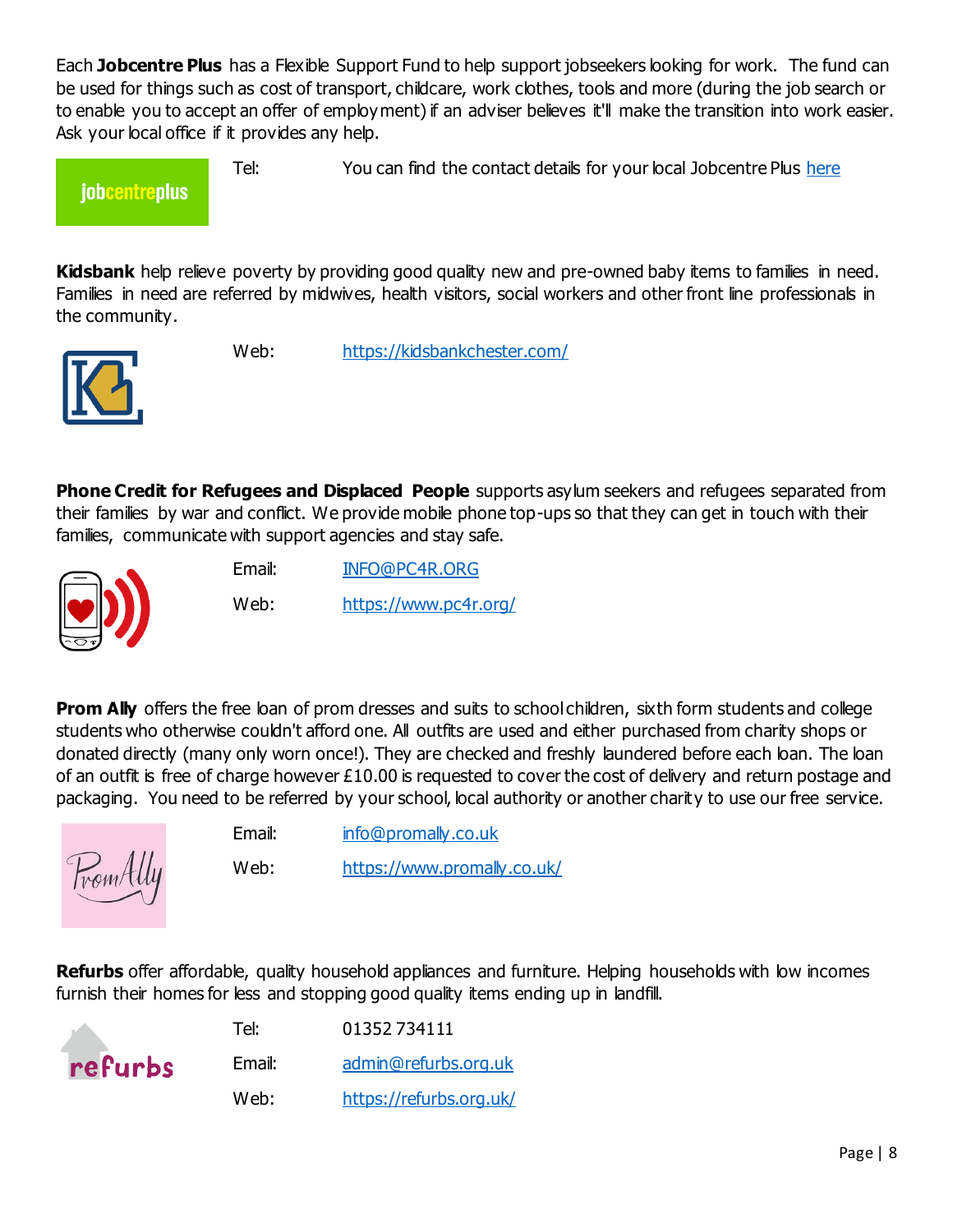

### <span id="page-8-0"></span>**Flintshire County Council**

The local authority has several schemes that provide financial support to the residents of Flintshire.

### **Shotton Covid Support Hub**

Web: [Shotton Covid Support Hub](https://www.flintshire.gov.uk/en/Resident/Council-Apps/NewsPortlet.aspx?id=7118)

Flintshire County Council, along with partners, has opened a Covid Support Hub at Rivertown United Reformed Church in Shotton. The hub is open to all residents of Flintshire, and will be open every Monday, Wednesday and Friday 9am-12.30pm. You can call in to pick up your free lateral flow test and there will be a number of agencies and organisations on hand to offer advice and support on a number of issues including finances and energy costs.

#### **Welfare Reform Team**

Tel: 01352 704848 Email: [wrrt@flintshire.gov.uk](mailto:wrrt@flintshire.gov.uk)

Web: [Welfare Reform Team](https://www.flintshire.gov.uk/en/Resident/Council-Tax-and-Benefits-and-Grants/Welfare-Reform-Team.aspx)

Welfare Support aims to help customers who need advice about managing money and paying bills on time. If you are finding it difficult to manage your rent payments or are struggling to budget for bills and would like to know more about your options they may be able to help.

#### **Tenancy Hardship Grant**

Tel: 01352 703777

Email: [tenanthardshipgrant@flintshire.gov.uk](mailto:tenanthardshipgrant@flintshire.gov.uk)

Web: [Tenancy Hardship Grant](https://www.flintshire.gov.uk/en/Resident/Council-Tax-and-Benefits-and-Grants/Tenancy-Hardship-Grant-for-private-rented-sector-tenants-coronavirus.aspx)

The Tenancy Hardship Grant is a Welsh Government backed grant to support tenants who have gone into rent arrears as a result of a loss of income due to COVID-19.

The grant is aimed at tenants in the private sector, who are in rent arrears during the eligible period because of COVID-19.